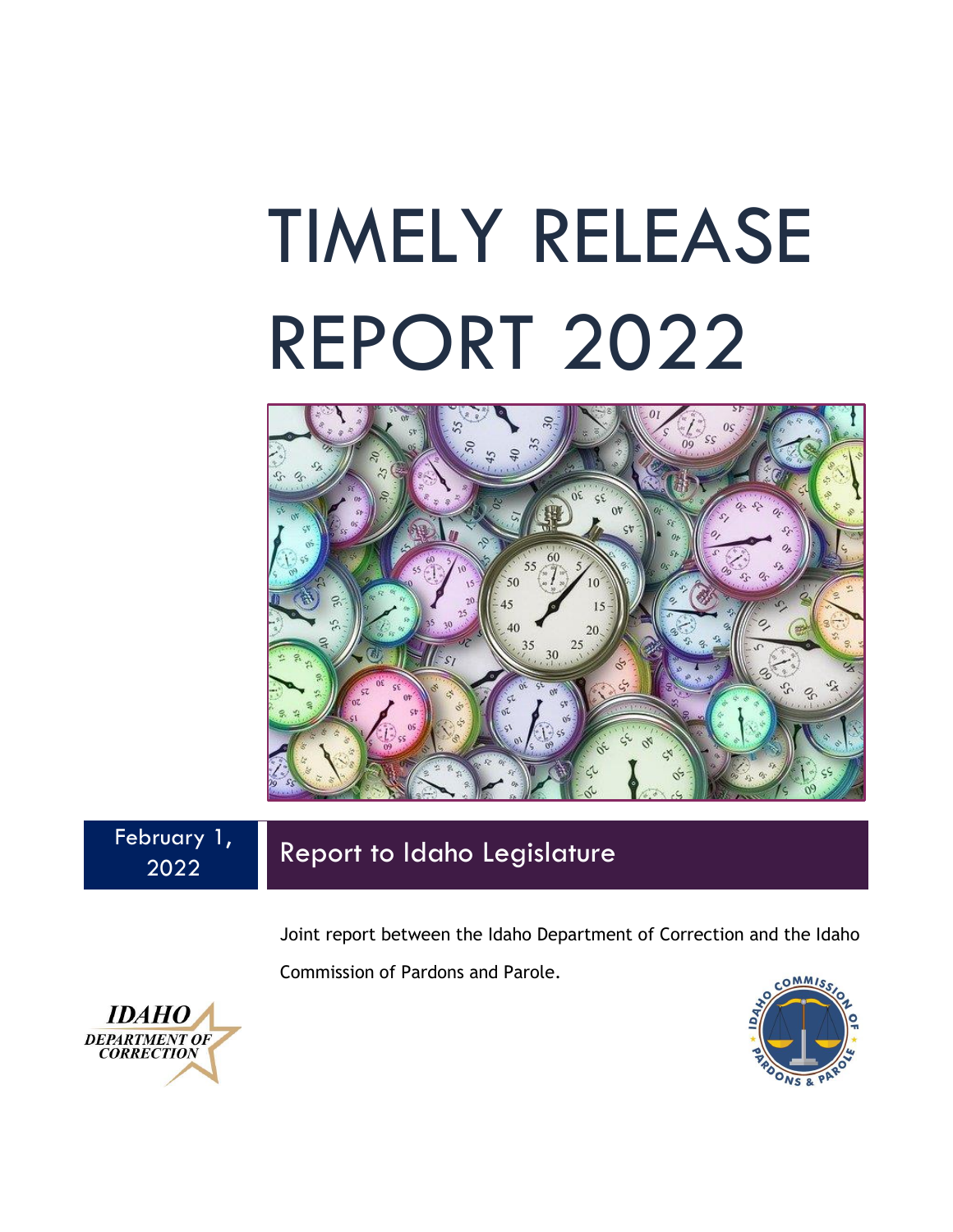## BACKGROUND

In March 2014, Idaho Governor C.L. "Butch" Otter signed into law Senate Bill 1357, also known as Justice Reinvestment Initiative (JRI), to help address three major challenges facing Idaho's criminal justice system: a revolving door of recidivism from supervision and diversion programs, inefficient use of prison space, and insufficient oversight of recidivism-reduction investments.

**"By February 1, 2015, and by February 1 of each year thereafter, the department of correction and commission shall submit a report to the legislature and governor that describes the most common reason for delay or denial of release, including statistical data supporting the conclusions of the report." - Idaho Code §20-223, Section 11**

Idaho Code §20-223, Section 11, mandates the Idaho Department of Correction (IDOC) and the Idaho Commission of Pardons and Parole (COPP) submit an annual report by February 1st of each year that provides the length of time incarcerated individuals serve up to their first release from prison. While the original bill stipulated a focus on property and drug offenses, and set a benchmark of 150%, this language was amended in 2017 with Senate Bill 1113 to remove the offense types and 150% benchmark. Despite this, IDOC and COPP continue to use these markers to enable consistent comparisons of the data.

## **METHODOLOGY**

### **Highlights**

A total of 907 individuals under IDOC jurisdiction serving time in prison on a property or drug conviction were released to parole for the first time between January 1, 2021, and December 31, 2021. This is a decrease of 22.3% when compared to 2020 (1,167).

- **81.7% (N = 741)** were released **before** 150% of the fixed portion of their term sentence.
- **18.3% (N = 166)** were released **after** 150% of the fixed portion of their term sentence.

#### **Primary Delay Reasons**

- **48.8% (N = 81)** of delays were a result of credit for time served, including a person being parole eligible on arrival or parole eligible within six months of arrival.
- **24.7% (N = 41)** of delays were a result of an incarcerated individual's own actions, including institutional behavior and disciplinary offense reports (DORs).
- **20.5% (N = 34)** of delays were a result of having been previously denied parole on this sentence.
- **4.2% (N = 7)** of delays were a result of program-related issues.
- **1.8% (N = 3)** of delays were a result of the tentative parole date being set out beyond the parole eligibility date by COPP.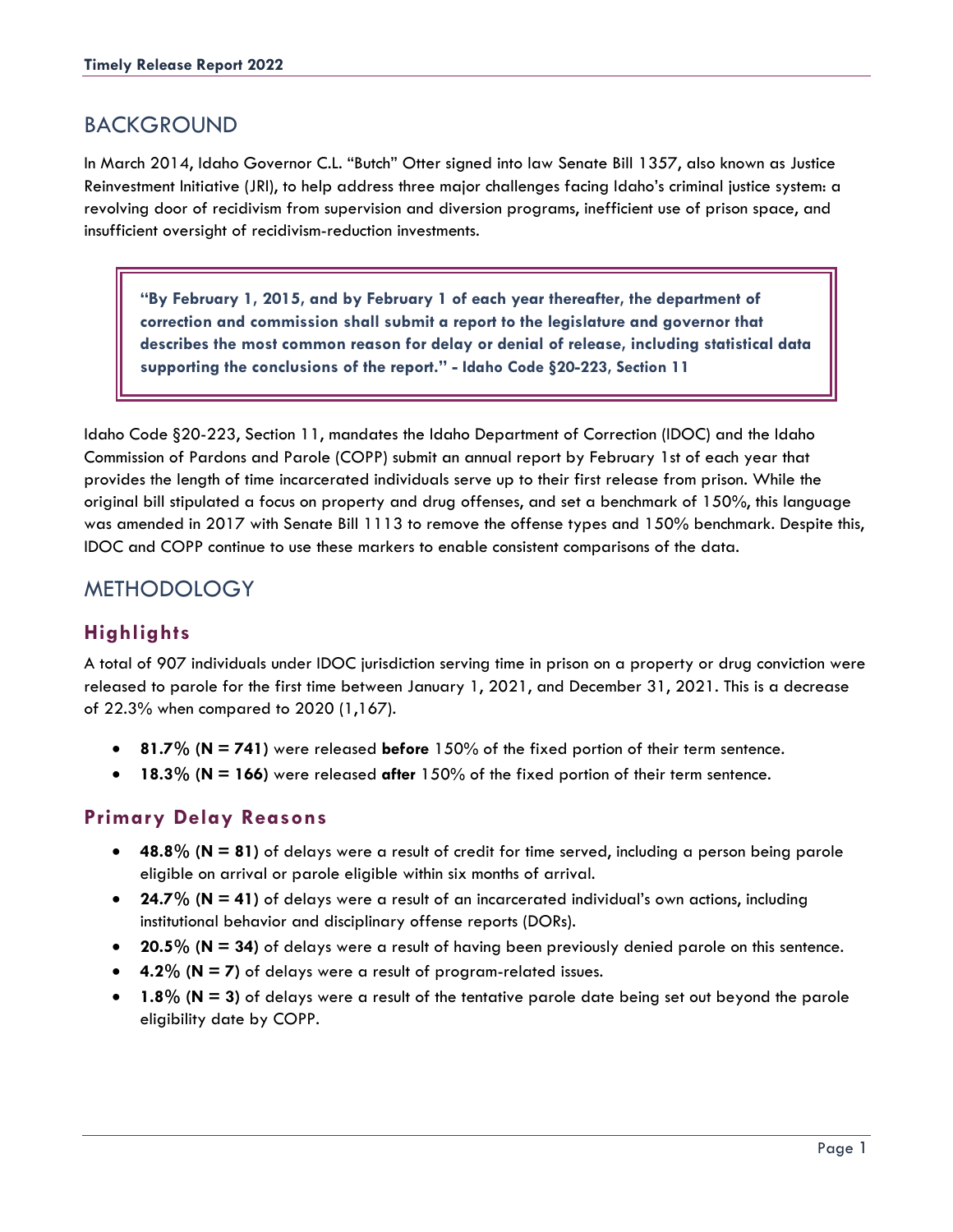#### **Unified Sentencing Act**

In order to understand the 150% calculation, one requires an understanding of the current sentencing structure in Idaho. The legislature passed the Unified Sentencing Act in 1986. Idaho Code 19-2513 created a sentencing system with two parts: a fixed term followed by an optional indeterminate term. The fixed portion ensures the individual serves a set period of time in prison without eligibility for parole.

Idaho's criminal statutes typically provide a penalty for each crime and the judge has full discretion to set the minimum, or "fixed," portion. Once the fixed portion is completed, COPP has the discretion to release the individual at any time. The first parole eligible date takes into consideration the fixed term of possibly several sentences running concurrently or consecutively, minus any credit for time served.

#### **150% Calculation**

Several variables are used to determine whether an individual has served over 150% of their fixed term:

- **1. Sentence Effective Date.** The date an individual's sentence goes into effect as determined by the court.
- **2. Parole Eligibility Date.** The earliest date an individual can be released from incarceration to the community taking into consideration any consecutive or concurrent sentences or sentence enhancements.
- **3. First Parole Release.** The date the individual was released to parole from an institution into the community for the first time while serving time on a sentence.
- **4. Credit for Time Served.** Time spent either in county jail or previously incarcerated prior to a prison term (i.e. on a Rider<sup>1</sup>).

Each individual's fixed sentence length was multiplied by 1.5 to determine the number of days necessary to reach 150% of the fixed term.

#### **Example**

The  $150\%$  calculation for 2 years equals 3 years. ( $1.5 \times 730$  days  $= 1,095$  days). Any **time spent over 1,095 days (three years) on a two-year sentence is considered past 150% of parole eligibility. If released prior to 1,095 days, the individual is considered released prior to 150% of their fixed term.**

**Total Time Served ÷ Fixed Sentence Length = % of Fixed Sentence Served**

<sup>&</sup>lt;sup>1</sup> Rider (Retained Jurisdiction): An individual committed to an Idaho Department of Correction Rider program. The courts will retain jurisdiction of this individual until the completion of the Rider program. The courts will subsequently determine whether to place this individual on Probation or Term status or to withhold judgment.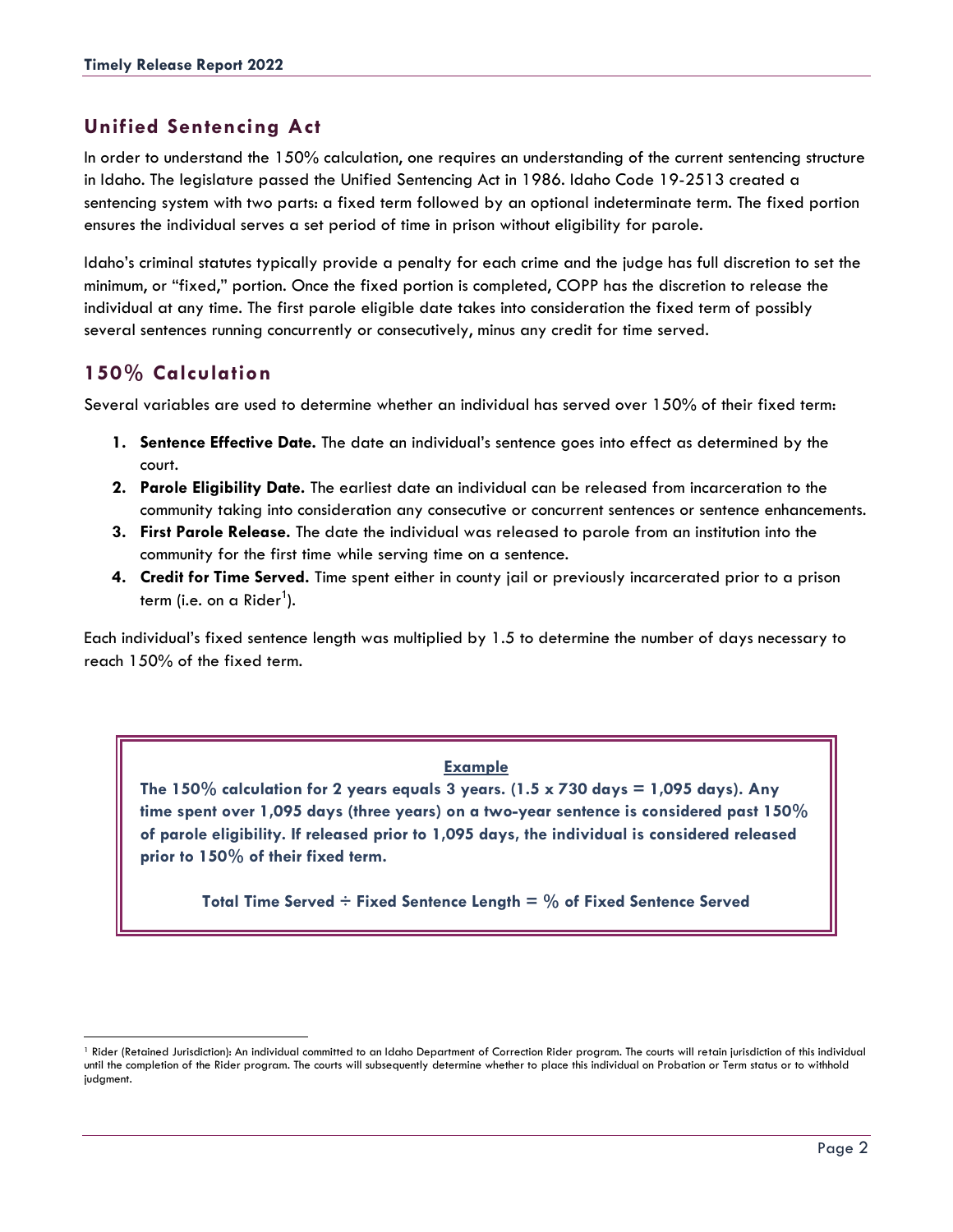#### **Roles in the Process**

Three separate entities are responsible for the processes by which people convicted of a felony offense enter prison, are housed and treated while in prison, and are released from prison. These entities include the Idaho Supreme Court, Idaho Department of Correction, and the Idaho Commission of Pardons and Parole.

Five major steps occur during this process; 1) a felony crime is committed, 2) the individual charged with a felony crime is convicted and sentenced by the courts, 3) once sentenced, the individual is incarcerated in prison under the jurisdiction of the Idaho Department of Correction, 4) the individual goes before the Idaho Commission of Pardons and Parole, and 5) if granted parole, the individual is released to parole to serve the remainder of their sentence in the community.

#### **Compiling Data**

Over the course of the year, IDOC collected records for all people sentenced to a term in prison for a property or drug offense conviction who were released to parole for the first time between January 1 and December 31, 2021.



The percentage of people serving below or above 150% of the fixed portion of the sentence was calculated and the most common reasons for individuals whose release was delayed or denied were documented.

Throughout the year, COPP compiled all decisions made within the parole hearings. This file was merged with the IDOC file containing records released past 150% of their fixed sentence length, to aid in the documentation and determine the most common reasons for delay or denial of parole release.

IDOC documented reasons for parole release delays for those who were past 150% at the time of release.

Of these reasons, the factor that occurred first was marked as being the most influential reason for delay. These findings are discussed in this report.

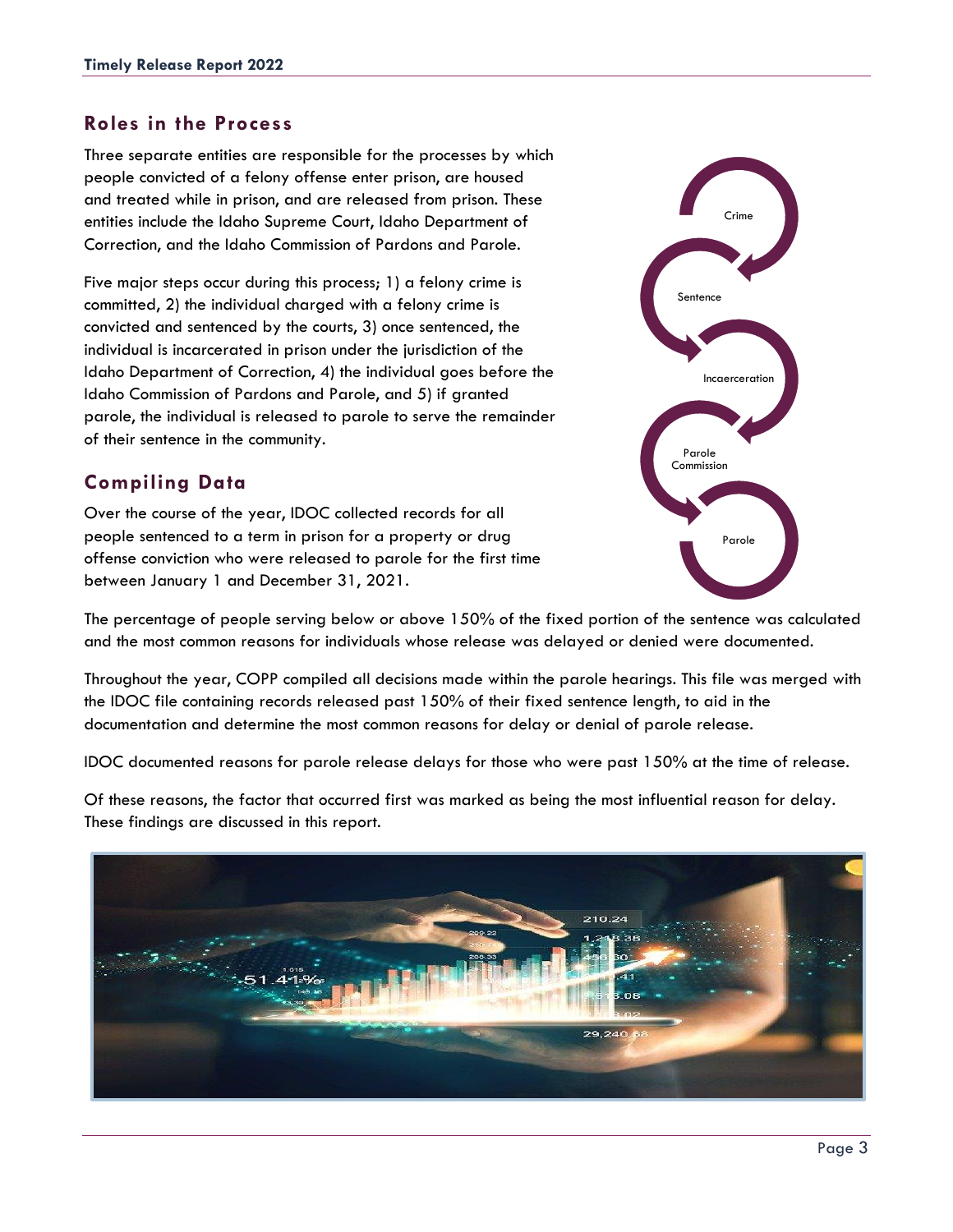## **FINDINGS**

#### **Overview**

Between January 1, 2021, and December 31, 2021, 907 people sentenced to a term in prison for a property or drug offense conviction were released to parole for the first time, a decrease of 22.3% when compared to 2020. The majority (81.7%,  $N = 741$ ) were released at or prior to serving 150% of the fixed portion of their sentence. The percentage released past 150% of the fixed portion of their sentence has decreased slightly when compared to last year.



• **81.7%** (N = 741) were released **before** 150% of the fixed portion of their term sentence.

• **18.3%** (N = 166) were released **after** 150% of the fixed portion of their term sentence.

**8 out of every 10** individuals sentenced to a term in prison for a property or drug offense conviction are released to parole for the first time at or prior to serving 150% of their fixed sentence.

#### *Idaho continues the overall trend of positive growth in the timely release of first-time parole releases from prison for property and drug offenses.*

Six years post-Justice Reinvestment Initiative implementation, people sentenced to a term in prison for a property and drug offense conviction who were released at or prior to 150% of their fixed sentence noticeably increased from 2014 (70.7%) to 2021 (81.7%).

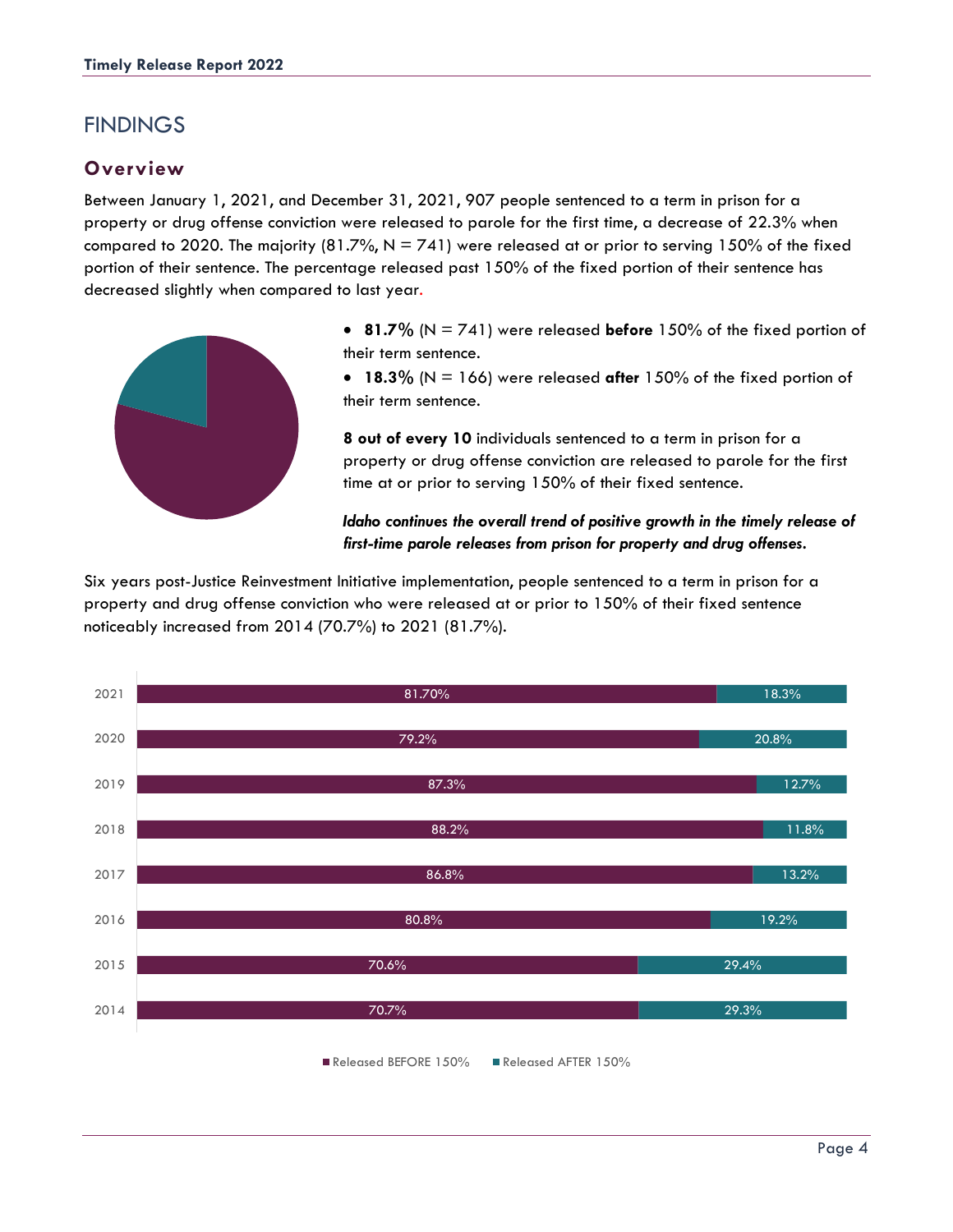The most common reasons for parole delay of the 166 people sentenced to a term in prison for a property or drug offense conviction released past 150% of their fixed sentence are covered in this section. Those serving time for a property or drug offense conviction released to parole past 150% of their fixed sentence spent an average of 1.5 years (median 1.13 years) past their first parole eligibility date in prison. On average, the total time they spent incarcerated, including credit for time served, was 2.9 years (median 2.54 years).

#### **Reasons for Parole Delay**



### **Credit for Time Served**

*On average, 5 out of every 10 were delayed release to parole as a result of credit for time served – either parole eligible upon arrival or parole eligible within six months of arrival.*

Credit for time served – a person who is parole eligible upon arrival or parole eligible within six months of arrival  $(48.8\%, N=81)$  remained the most prevalent cause for those held past 150% of their fixed sentence. Those eligible upon arrival or within six months of arrival stayed an average of 1 years (median 0.8 years) past their parole eligibility date. The total average time spent incarcerated, including credit for time served, was 1.94 years (median 1.74 years).

### **Own Actions**

*On average, more than 1 out of every 4 were delayed release to parole as a result of the individual's own actions – institutional behavior/DORs.*

The second most common reason for parole delay (24.7%, N=41) was due to the individual's own actions, including institutional behavior and/or disciplinary offense reports (DORs). Examples include receiving several DORs (including Class A, or most serious), and lack of good behavior. Individuals who had a delayed parole release as a result of their own actions spent an average of 1.9 years (median 1.74 years) past their parole eligibility date. They spent an average of 3.7 years (median 3.59 years) incarcerated when credit for time served is included.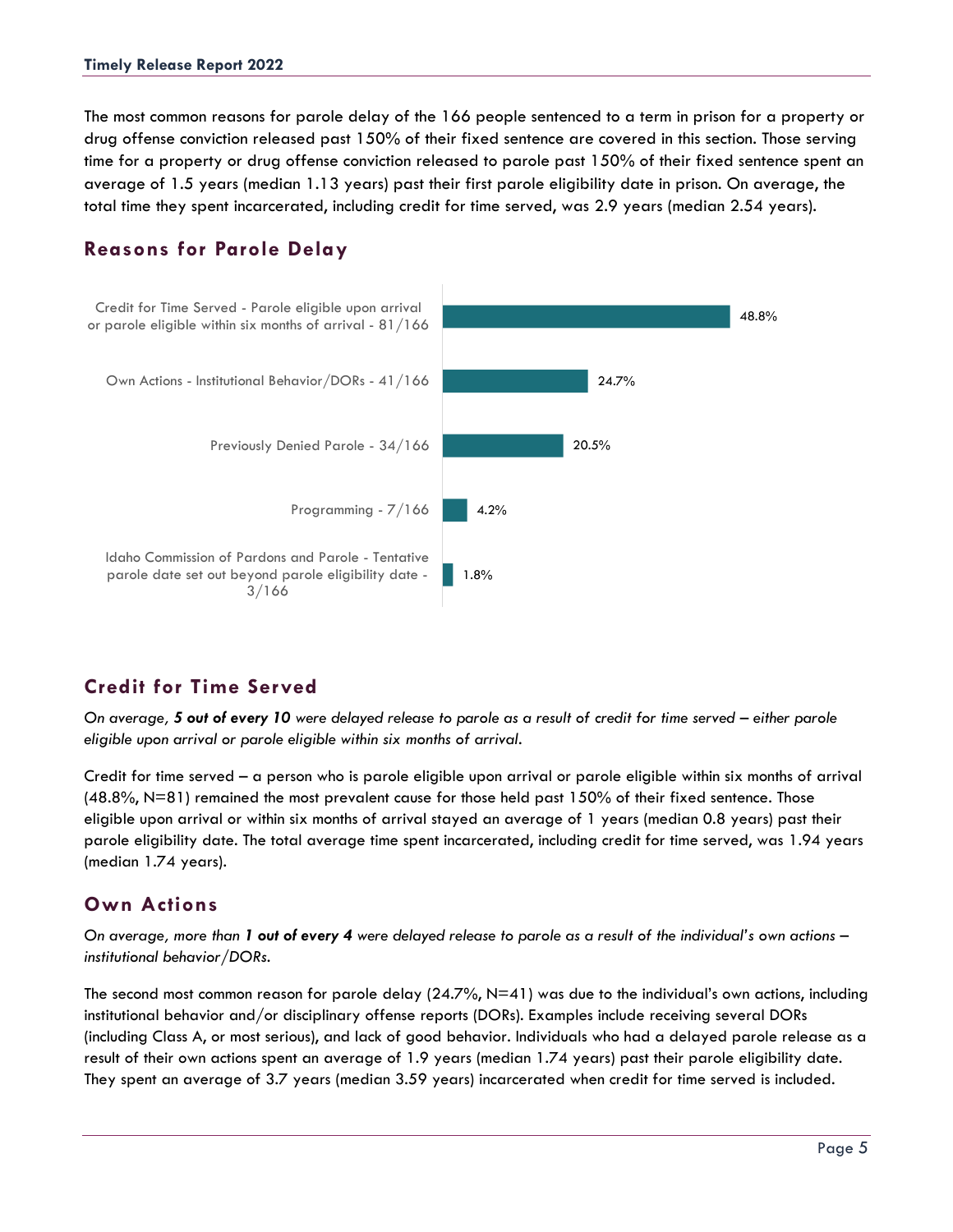## **Previously Denied Parole**

*On average, 2 out of every 10 were delayed release to parole as a result of previously denied parole.*

The third most common reason for parole delay (20.5%, N=34) was due to previous denial of parole on this sentence. Reasons for parole denial included a risk to reoffend, public safety concerns, and prior criminal history. Those previously denied parole stayed an average of 1.85 years (median 1.66 years) past their parole eligibility date. The total average time spent incarcerated, including credit for time served, was 4.03 years (median 3.83 years).

## **Programming**

*On average, fewer than 1 out of every 20 were delayed release to parole as a result of programming.*

The fourth most common reason for parole delay  $(4.5\%, N=11)$  was due to programming. Reasons for delay were due to program refusal, and delays in program commencement or completion. Those whose release was delayed due to programming were held an average of 2.9 years (median 2.15 years) past parole eligibility. When including credit for time served, they spent an average of 4.69 years (median 4.19 years). The COVID-19 pandemic had a noticeable impact on programming in 2020 and 2021 due to class restrictions and closure, and is expected to continue to be a factor while these restrictions are in place.

### **Idaho Commission of Pardons and Parole**

*Additionally, 1 out of every 50 were delayed release to parole as a result of the date set by COPP.*

The last reason for parole delay (1.8%, N=3) was due to the tentative parole date scheduled by COPP. In all cases the individuals were granted parole, but at the time of the decision their tentative parole dates were set at least twelve months out by COPP. No other factors such as the ones listed above were involved in these delays. Those whose release was delayed due to the date scheduled by COPP were held an average of 1.2 years (median 1 year) past parole eligibility. Adding credit for time served, they were incarcerated for an average of 2.4 years (median 2.51 years).

In July 2020, COPP made a policy decision to discontinue setting open tentative parole dates<sup>2</sup> into the future for people who are already parole eligible. As a result of this policy change, this circumstance should occur rarely.



<sup>&</sup>lt;sup>2</sup> Open Tentative Parole Date: A tentative parole date that is given when an individual is past their parole eligibility date and is dependent on the completion of certain criteria such as programming.